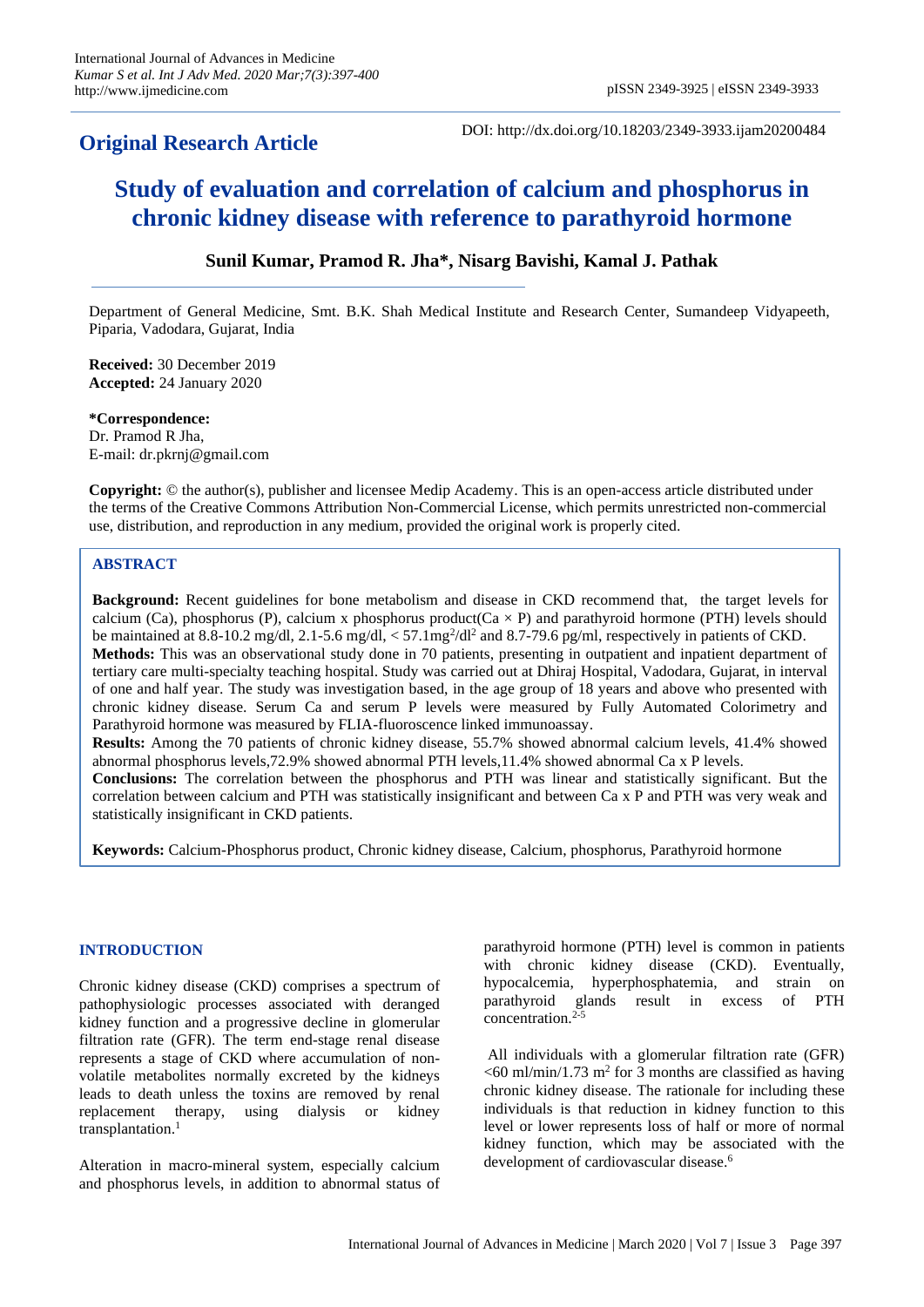Study aimed to evaluate and correlate the Calcium and Phosphorus levels with the Parathyroid hormone in chronic kidney disease.

Objectives of the study was to gather and analyze data from chronic kidney disease patients to find out integrity of parathyroid hormone status and to find out the correlation between level of serum calcium, serum phosphorus, calcium x phosphorus product and serum parathyroid hormone in chronic kidney disease patients.

## **METHODS**

Study was carried on patients of CKD admitted in Dhiraj General Hospital affiliated to S.B.K.S Medical Institute and Research Centre, Sumandeep Vidyapeeth.

Serum calcium and serum phosphorus levels are measured by Fully Automated Colorimetry and Parathyroid hormone is measured by FLIA-fluoroscence linked immunoassay.

Normal values of Parathyroid hormone, Calcium, Phosphorus, Ca x P are 8.7-79.6 pg/ml, 8.8-10.2mg/dl, 2.1-5.6 mg/dl, 18.5-57.1 mg<sup>2</sup>/dl<sup>2</sup> respectively.

## *Inclusion criteria*

- Patients include both sexes who fulfill the criteria for CKD and who are on conservative management.
- Criteria for Chronic Kidney Disease.
- Patients with symptoms of uremia for 3 months or more with elevated blood urea and serum creatinine and with ultrasound evidence of chronic kidney disease such as bilateral contracted kidneys with size less than 8 cm in male and female with poor

corticomedullary differentiation and type 2 or 3 renal parenchymal changes.

#### *Exclusion criteria*

Patients with thyroidectomy or parathyroidectomy, with low serum protein especially albumin and other conditions like recent surgery, trauma or burns and liver disease.

## *Statistical analysis*

- Mean, median and mode of all parameters were determined.
- Standard deviation of all parameters were determined.
- Correlating studies were done to find out any possible significance.
- p value of <0.05 was considered significant.

#### **RESULTS**

Total 70 patients having CKD has been enrolled in the present study. Analysis of various parameters of participants having CKD is as follows.

Table 1 shows that there were 55.7% of participants having calcium level less than 8.8 and 44.3% of participants having calcium level between 8.8 - 10.2. There were 58.6% of participants having phosphorus level between 2.1 to 5.6 while 41.4% participants had more than 5.6. There were 27.1% of participants having PTH level from 8.7 - 79.6 and 72.9% having more than 79.6. The level of Ca x P product was 18.5 to 57.1 in 88.6% of participants and 11.4% had more than 57.1 level of Ca x P product.

| Calcium level (mg/dl)                    | <b>Frequency</b> | <b>Percent</b> | <b>Mean</b> | <b>Standard deviation</b> |
|------------------------------------------|------------------|----------------|-------------|---------------------------|
| Less than $8.8$                          | 39               | 55.7           | 7.95        | 0.38                      |
| $8.8 - 10.2$                             | 31               | 44.3           | 9.05        | 0.22                      |
| Total                                    | 70               | 100            | 8.45        | 0.6                       |
| Phosphorus Level(mg/dl)                  | Frequency        | Percent        | Mean        | Standard deviation        |
| $2.1 - 5.6$                              | 41               | 58.6           | 4.46        | 0.6                       |
| > 5.6                                    | 29               | 41.4           | 6.1         | 0.5                       |
| Total                                    | 70               | 100            | 5.18        |                           |
| PTH Level $(pg/ml)$                      | Frequency        | Percent        | Mean        | Standard deviation        |
| $8.7 - 79.6$                             | 19               | 27.1           | 68.72       | 6.6                       |
| > 79.6                                   | 51               | 72.9           | 156.68      | 51                        |
| Total                                    | 70               | 100            | 131.2       | 59                        |
| Ca x P product Level(mg/dl) <sup>2</sup> | Frequency        | Percent        | Mean        | Standard deviation        |
| $18.5 - 57.1$                            | 62               | 88.6           | 42.2        | 8.4                       |
| > 57.1                                   | 8                | 11.4           | 61.01       | 4.67                      |
| Total                                    | 70               | 100            | 43.94       | 9.8                       |

## **Table 1: The frequency distribution of Ca, P, PTH and Ca x P levels.**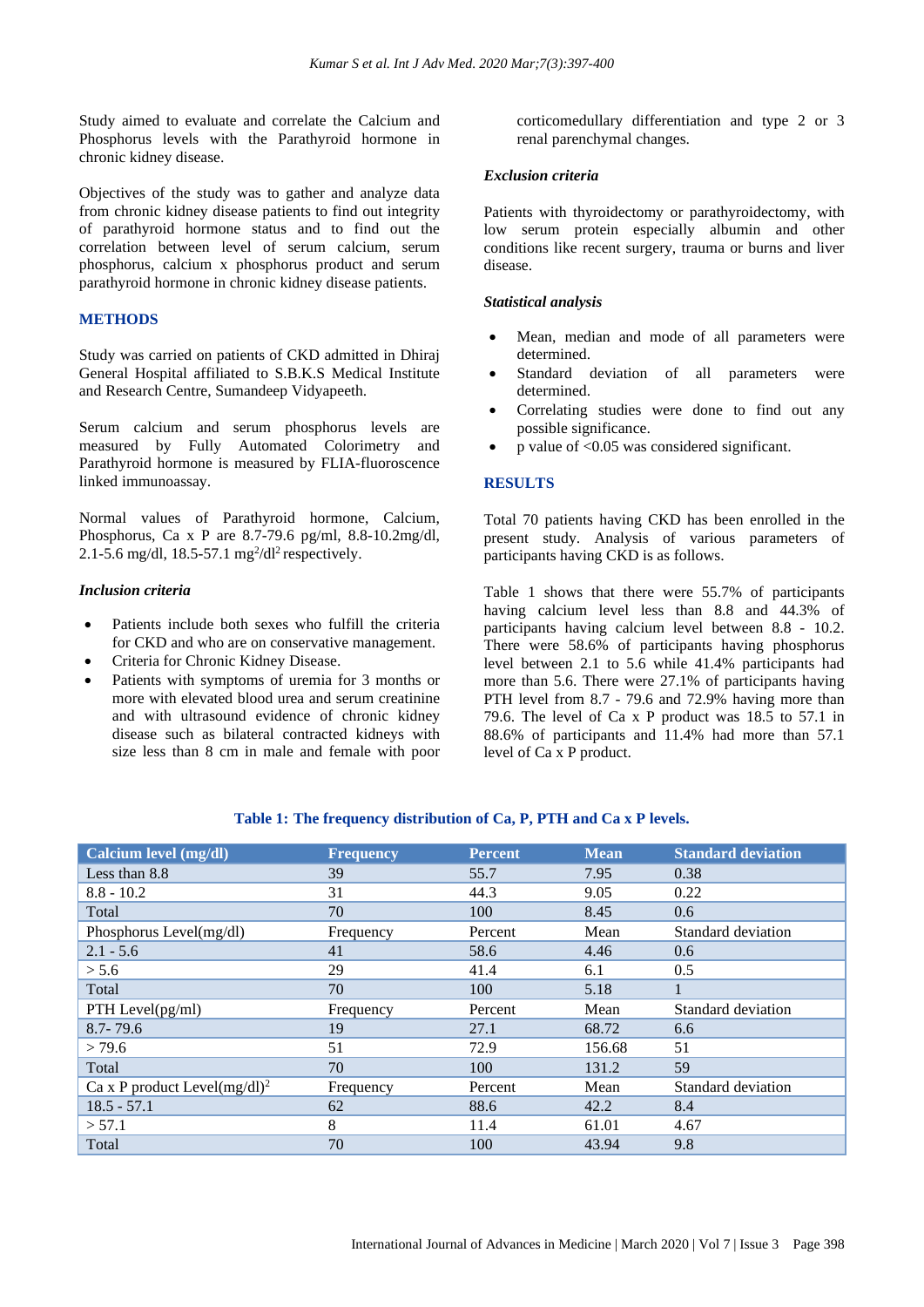|                        | <b>Calcium with phosphorus</b> Calcium with PTH Phosphorus with PTH Ca x P with PTH |          |       |       |
|------------------------|-------------------------------------------------------------------------------------|----------|-------|-------|
| Pearson<br>correlation | 0.220                                                                               | $-0.061$ | 0.253 | 0.107 |
| p value                | 0.008                                                                               | 0.054    | 0.035 | 0.380 |
| N                      | 70                                                                                  | 70       | 70    | 70    |

**Table 2: Correlation between calcium, phosphorus, Ca x P and PTH.**

Table 2 shows that the correlation between calcium and PTH is statistically insignificant in CKD patients. The correlation between the phosphorus and PTH is significant statistically and between Ca x P is very weak and statistically insignificant as the p value is more than 0.05.

## **DISCUSSION**

Calcium, Phosphorus, Parathyroid hormone (PTH) and Calcium-Phosphorus product are the important investigations in the patients of CKD.

In this study, 44.3% patients of CKD had normal and 55.7% reduced calcium levels. Mean value of serum calcium in all the patients was  $8.45\pm2.1$  mg/dl and in patients with hypocalcemia, mean value of serum calcium was 7.95±0.38 mg/dl. In a similar study of 80 patients conducted by Shamala HM et al, the mean value of serum calcium in patients of CKD was 8.5±0.90 mg/dl. In another study of 526 patients by Tayebeh Soleymanian et al, mean value of serum calcium in all the patients was  $8.87\pm0.73$  mg/dl.<sup>7</sup> This shows the prevalence of hypocalcemia in CKD patients.

In present study, 58.6% patients of CKD had normal phosphorus levels and 41.4% had increased phosphorus levels. Mean value of serum phosphorus in CKD patients was 5.18±1 mg/dl and in patients with hyperphosphatemia mean value of serum phosphorus was  $6.1\pm0.5$  mg/dl. In a similar study conducted by Tayebeh Soleymanian et al, mean value of serum phosphorus in all CKD patients was  $5.5 \pm 1.3$  mg/dl.<sup>7</sup> In another study of 80 patients by Shamala HM et al, mean value of serum phosphorus in CKD patients was  $6.60\pm1.4$  mg/dl. This indicates the prevalence of hypophosphatemia in CKD patients.

## *Parathyroid hormone status*

In this study 27.1% patients had normal parathyroid hormone levels and 72.9% patients had increased parathyroid hormone levels. In a similar study of 60 patients conducted by Rajeshwari S. Vhora et al, 96% of the patients showed increased parathyroid hormone levels.<sup>8</sup> Mean value of parathyroid hormone in all patients of CKD was 131.2±59 pg/ml and mean value in patients with hyperparathyroidism was 156.68±51 pg/ml. In a similar study conducted by by Luca De Nicola et al, mean value of serum parathyroid hormone in CKD patients was 102 pg/ml.<sup>9</sup> In another study conducted by Rajeshwari S. Vhora et al, mean value of serum parathyroid hormone in patients of secondary hyperparathyroidism was  $162\pm37$  pg/ml.<sup>8</sup> This indicates secondary hyperparathyroidism is very common in CKD patients.

## *Ca x P levels*

In this study, 88.6% patients of CKD had normal Ca x P product levels and only 11% of the patients showed increased Ca x P levels. In a similar study conducted in by Eric W. Young et al, 56.6% showed normal Ca x P product levels in group 1 and 61.4% patients showed normal Ca x P levels in group 2.<sup>10</sup> This indicates Ca x P product levels are not much affected in CKD patients.

Correlation of mean between Ca x P product and PTH in CKD patients is statistically insignificant as p-value is greater than 0.05. The correlation of mean between calcium and PTH in CKD patients is statistically insignificant as p-value is not less than 0.05.

The correlation of mean between phosphorus and PTH in CKD patients is statistically significant and positive as the p-value is less than 0.05 which indicates that phosphorus increases with increase in parathyroid hormone levels in CKD patients.

The correlation of mean between Calcium and phosphorus is statistically significant and negative as pvalue is less than 0.05 which indicates that with increase in phosphorus levels, there is decrease in calcium levels.

In a similar study by Shamala HM et al, the correlation between the PTH with serum calcium among CKD patients was statistically insignificant. There was positive correlation between serum PTH and serum phosphorus which denotes that the increase in serum phosphorus leads to the increase of PTH levels among patients of CKD.

Data published before suggests that the correlation between the PTH with serum calcium among patients statistically insignificant. There was significant correlation present between serum PTH and serum phosphorus in CKD patients.